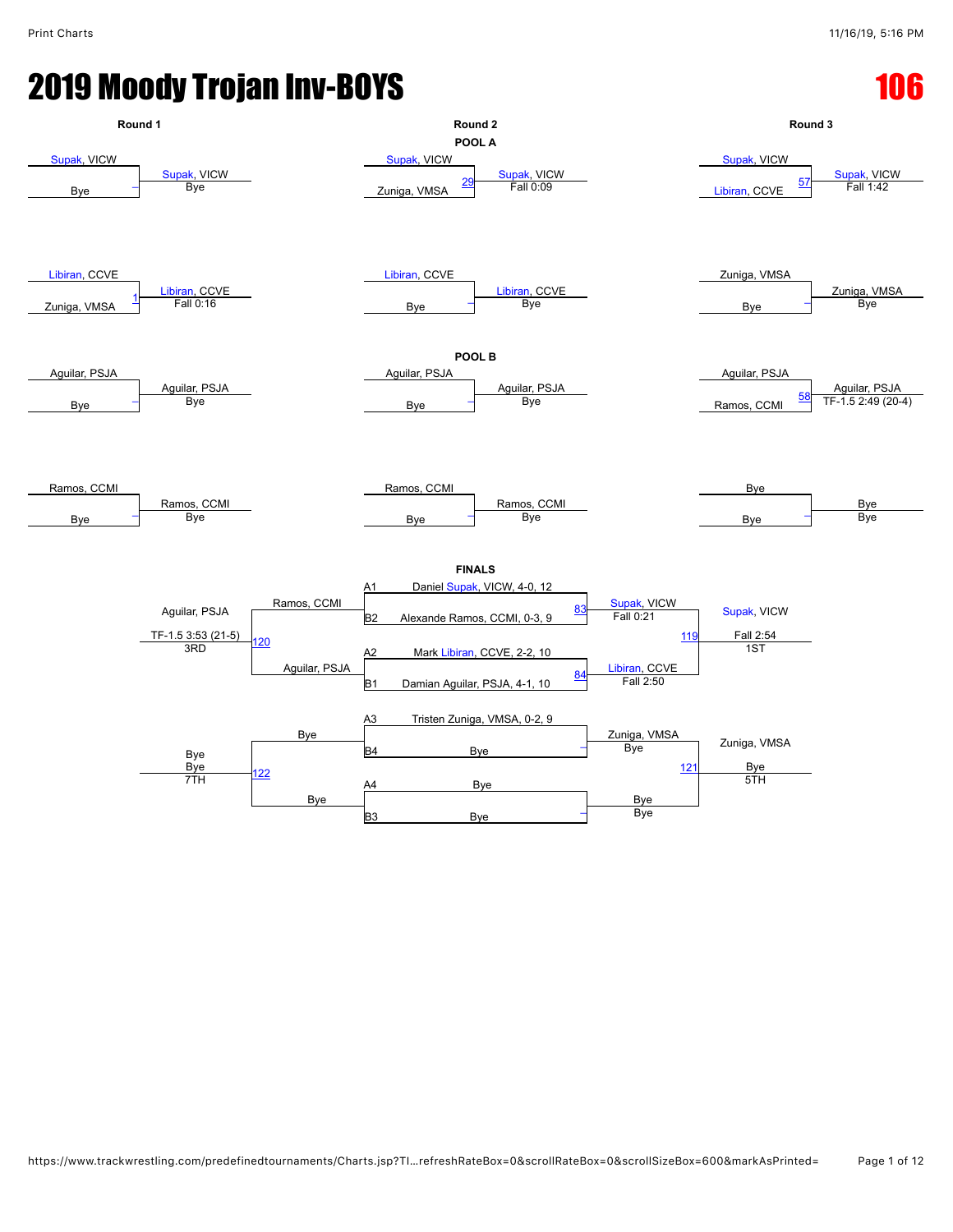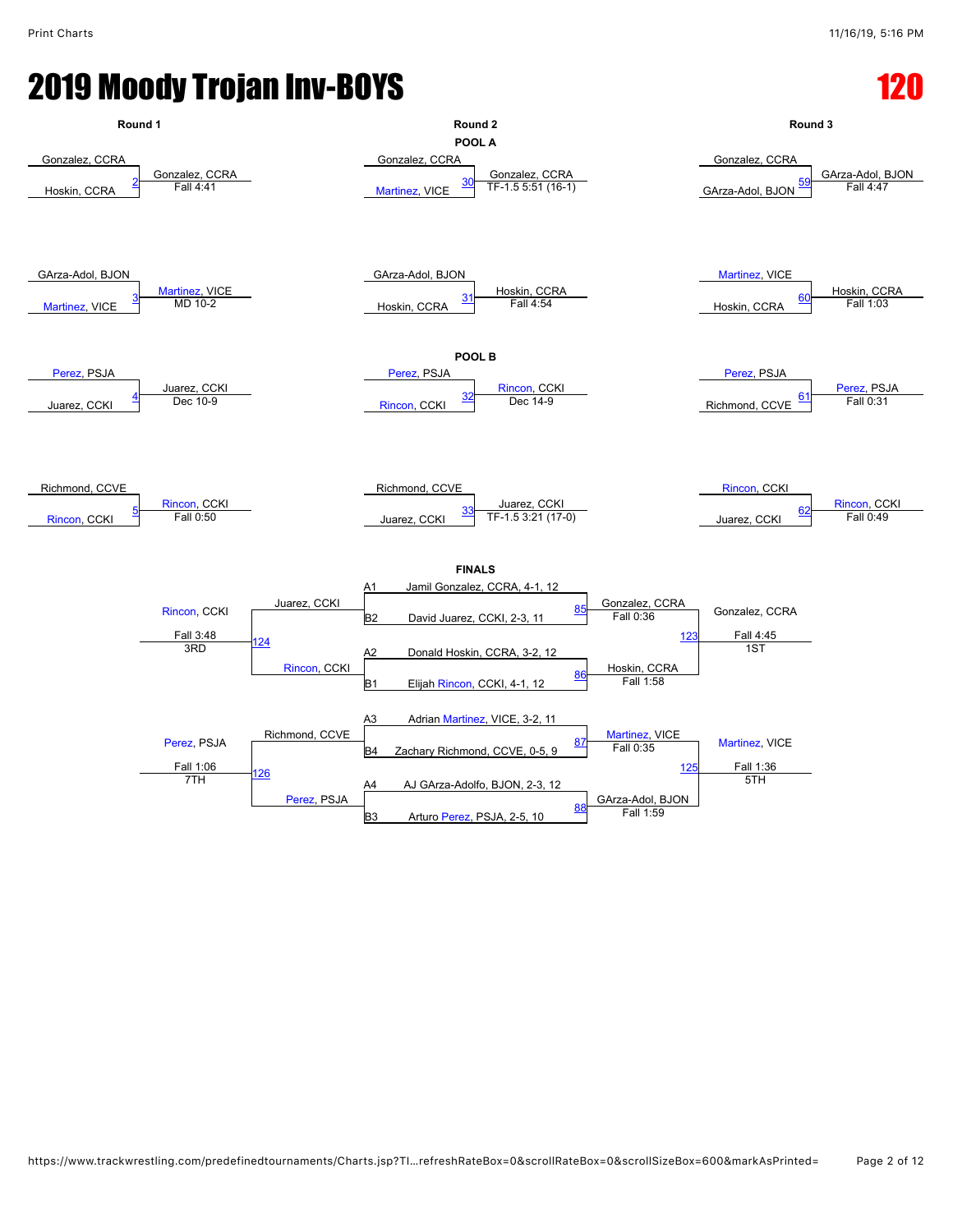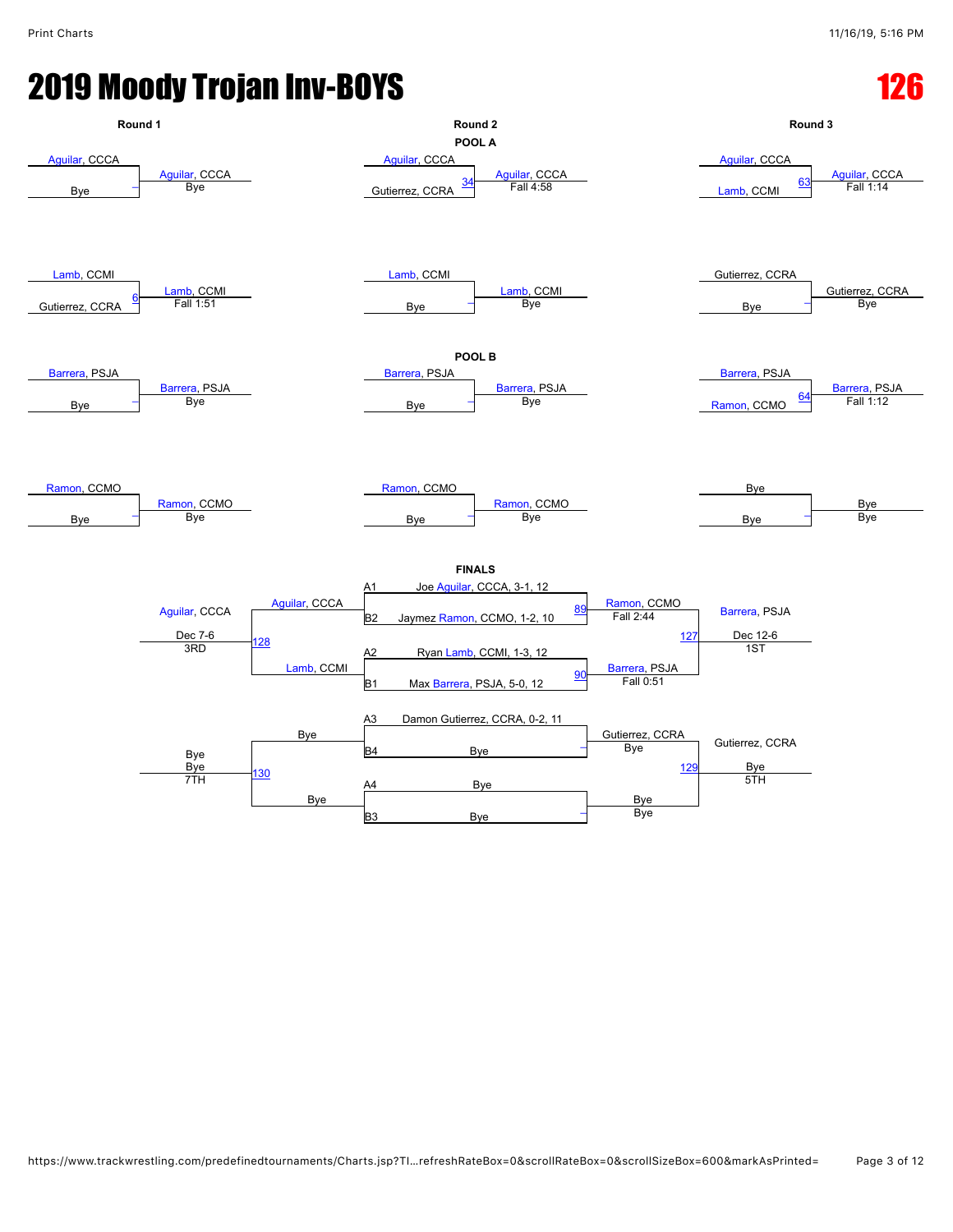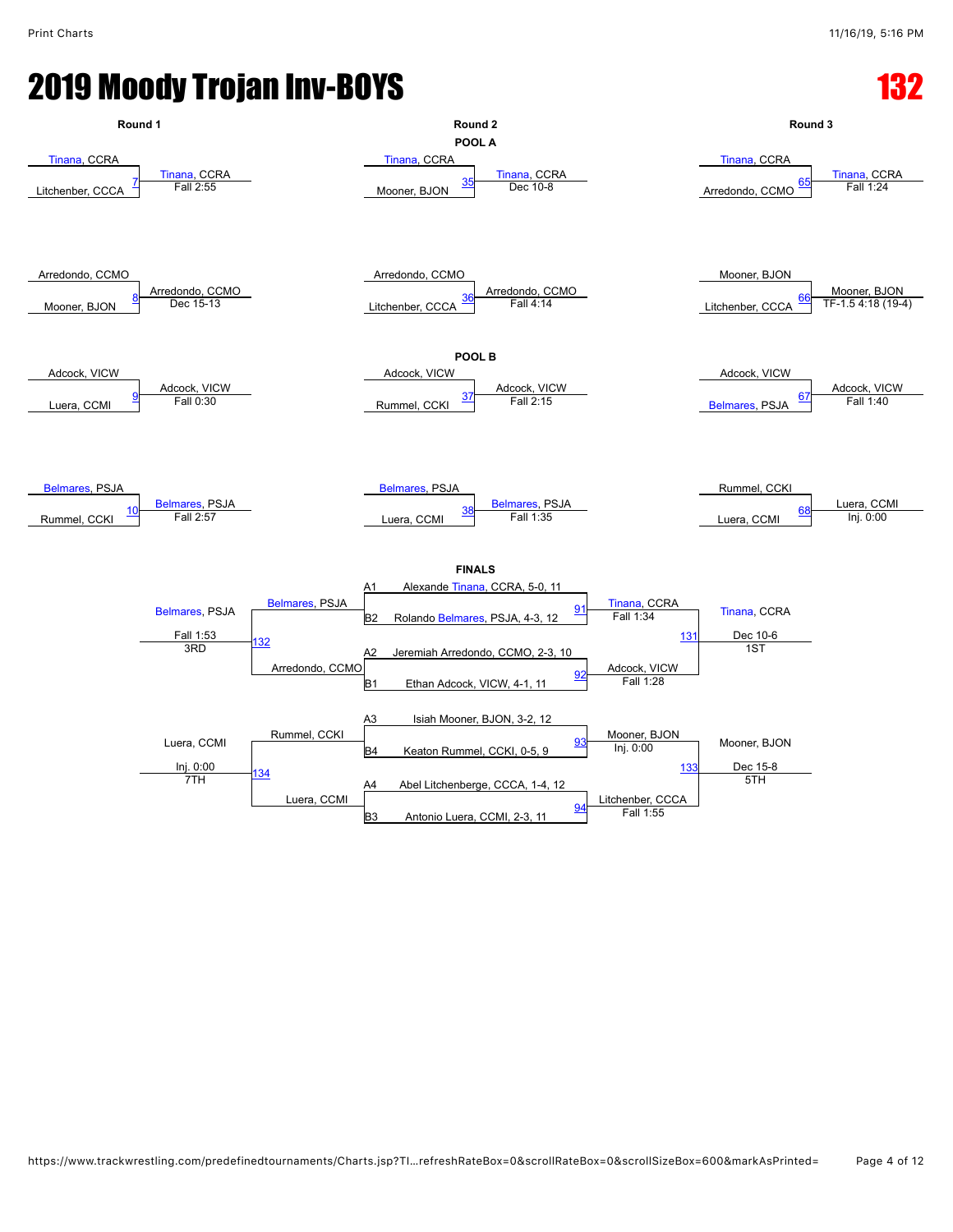

Leonel Samudio, CCCA, 0-3, 12 **4TH**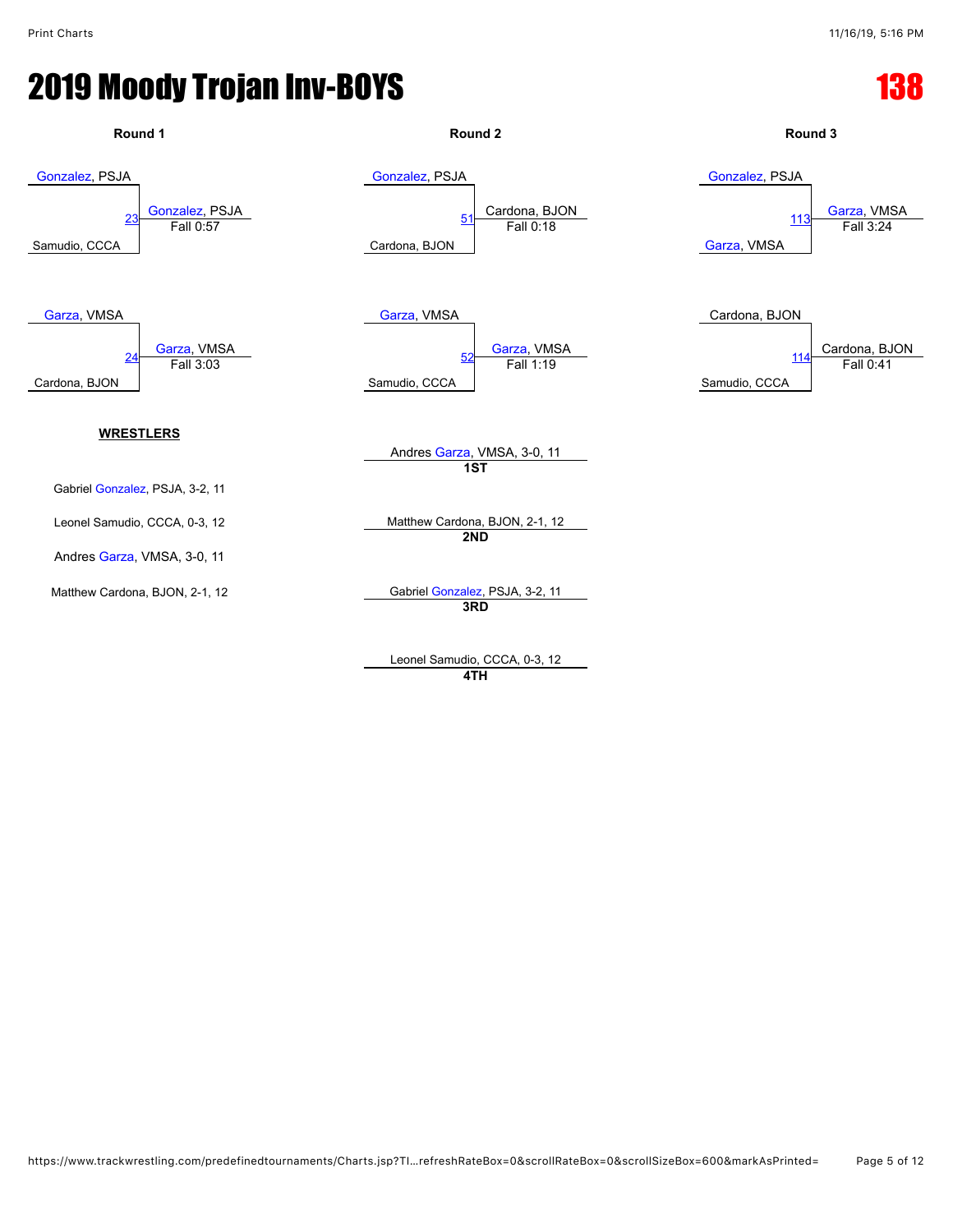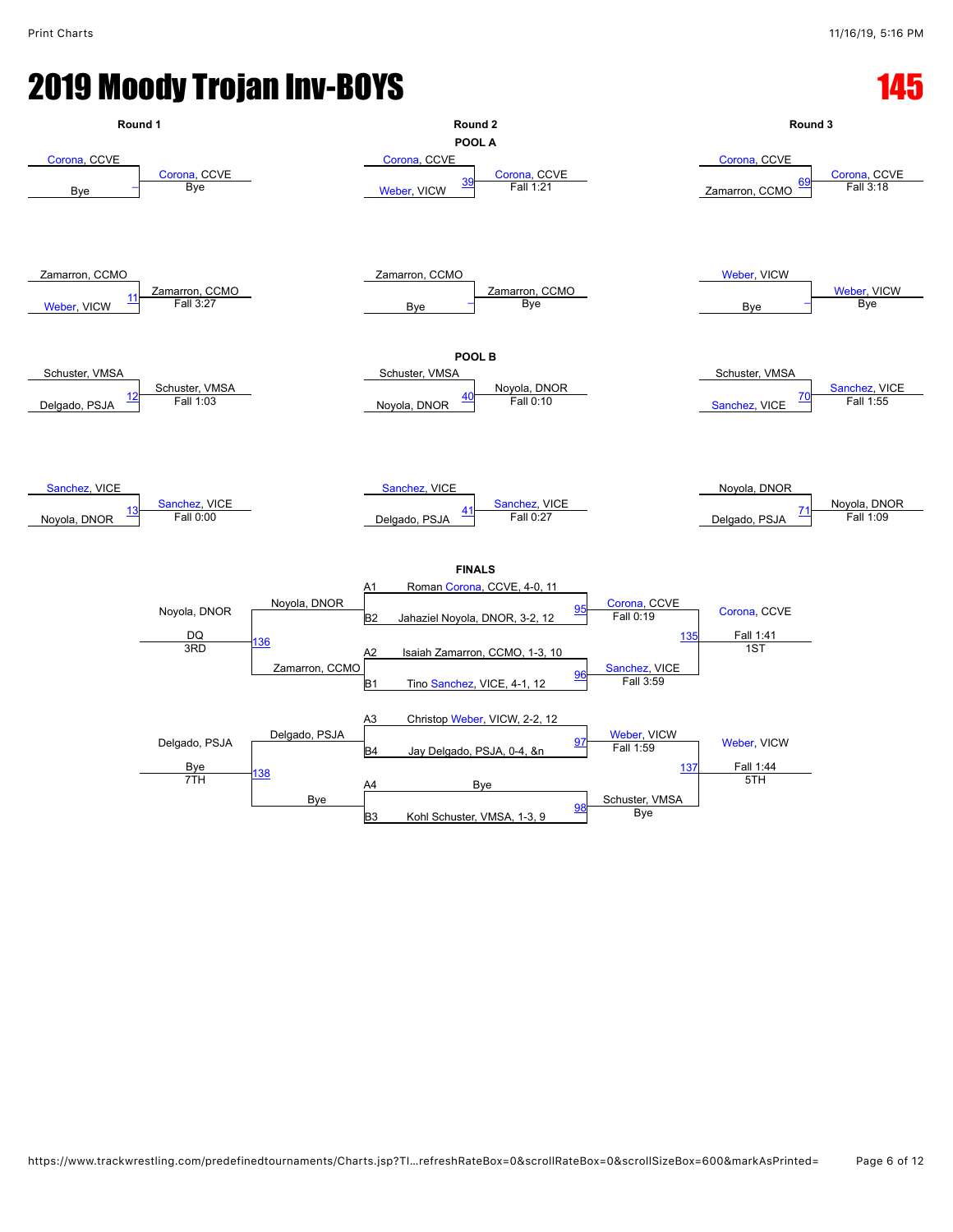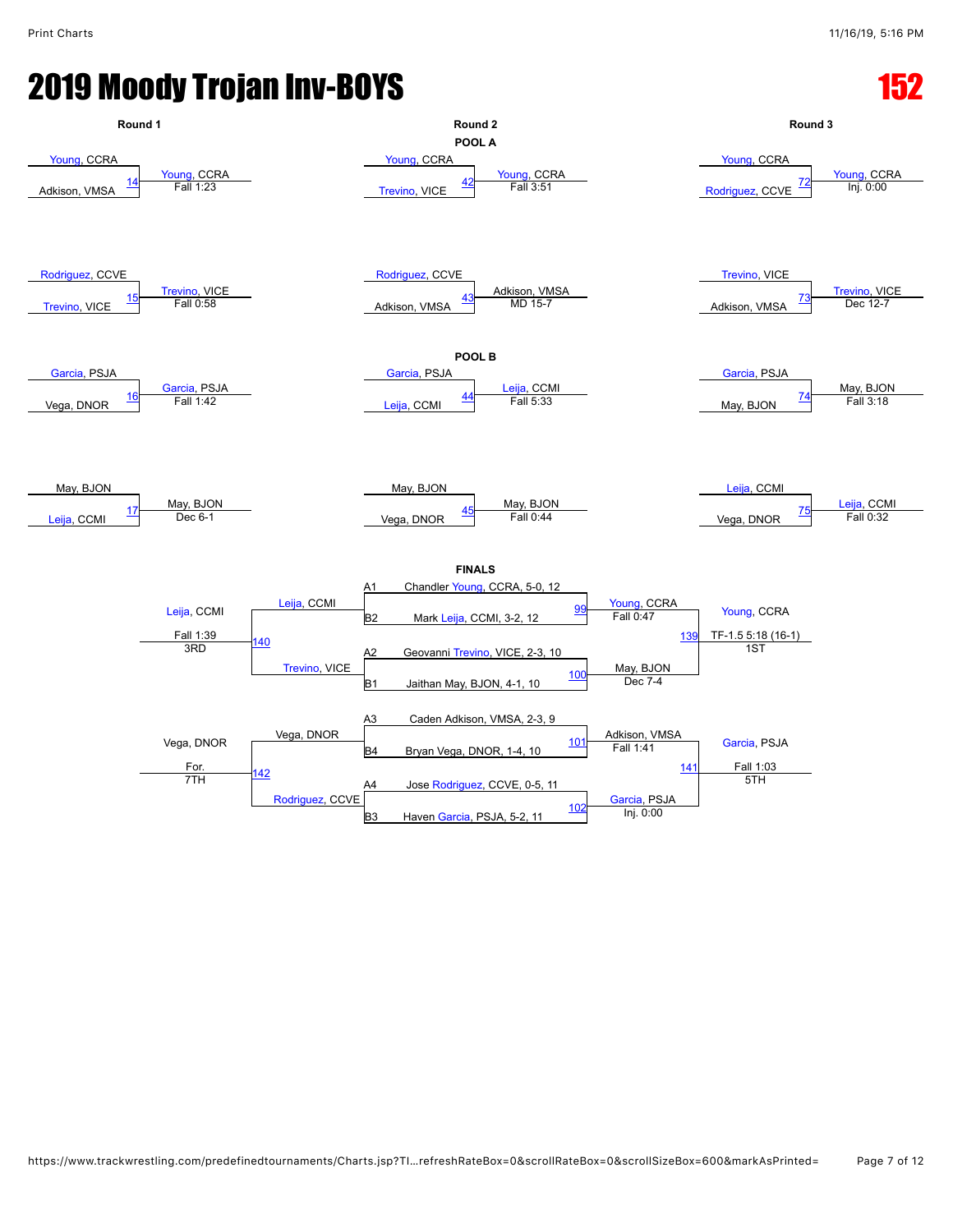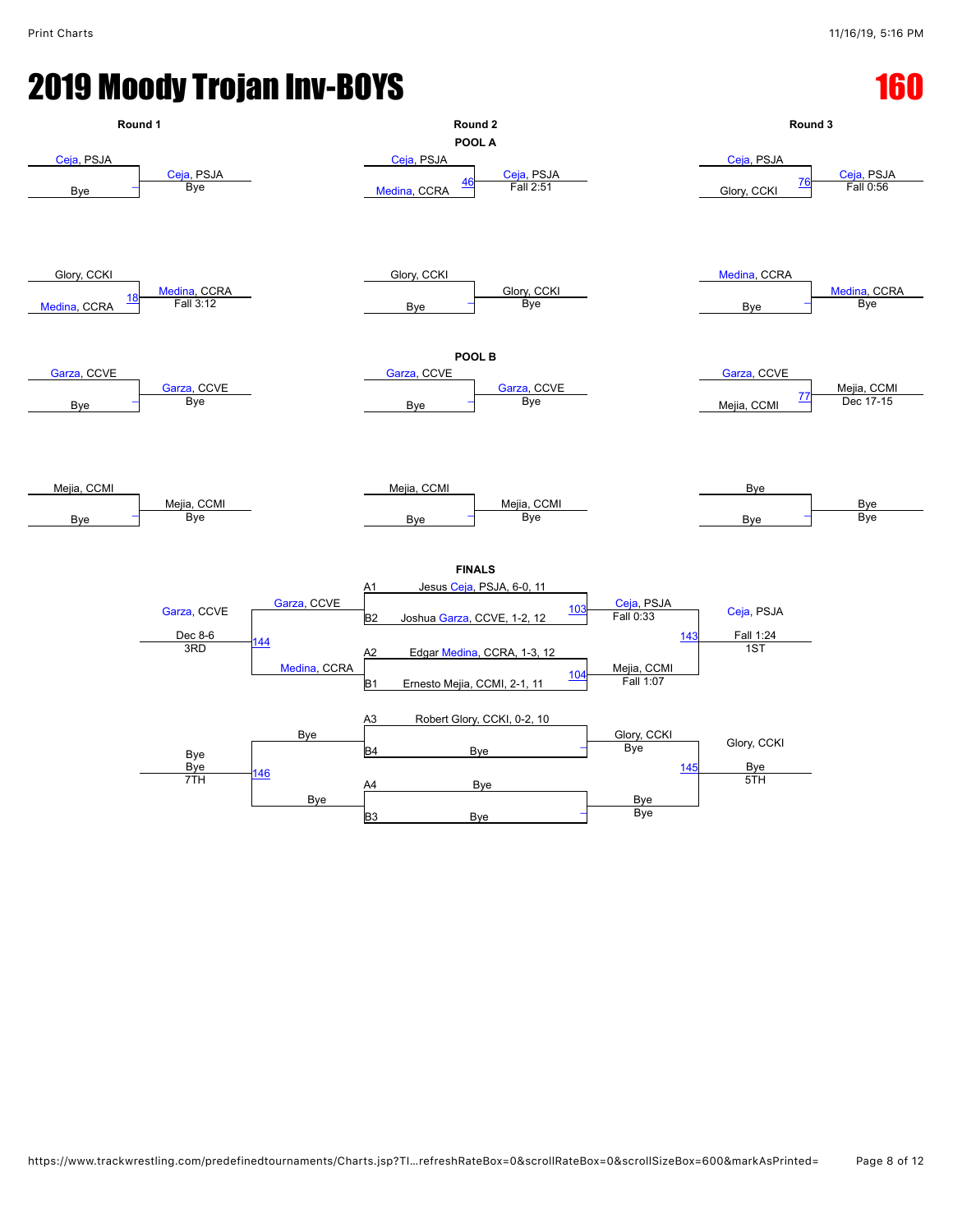

Jonathan Serpas, CCCA, 0-3, 11 **4TH**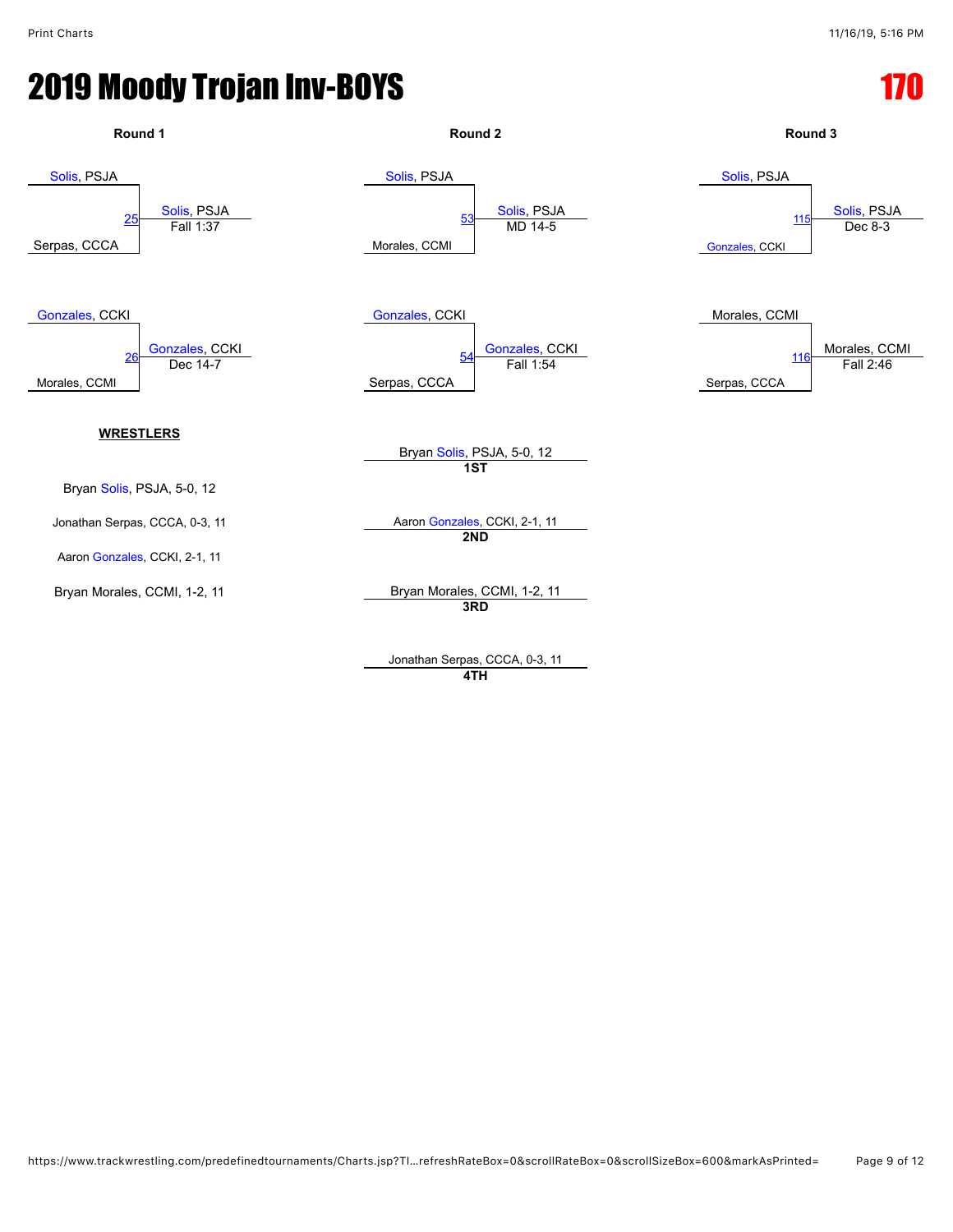

Dominic Macias, DNOR, 0-3, 11 **4TH**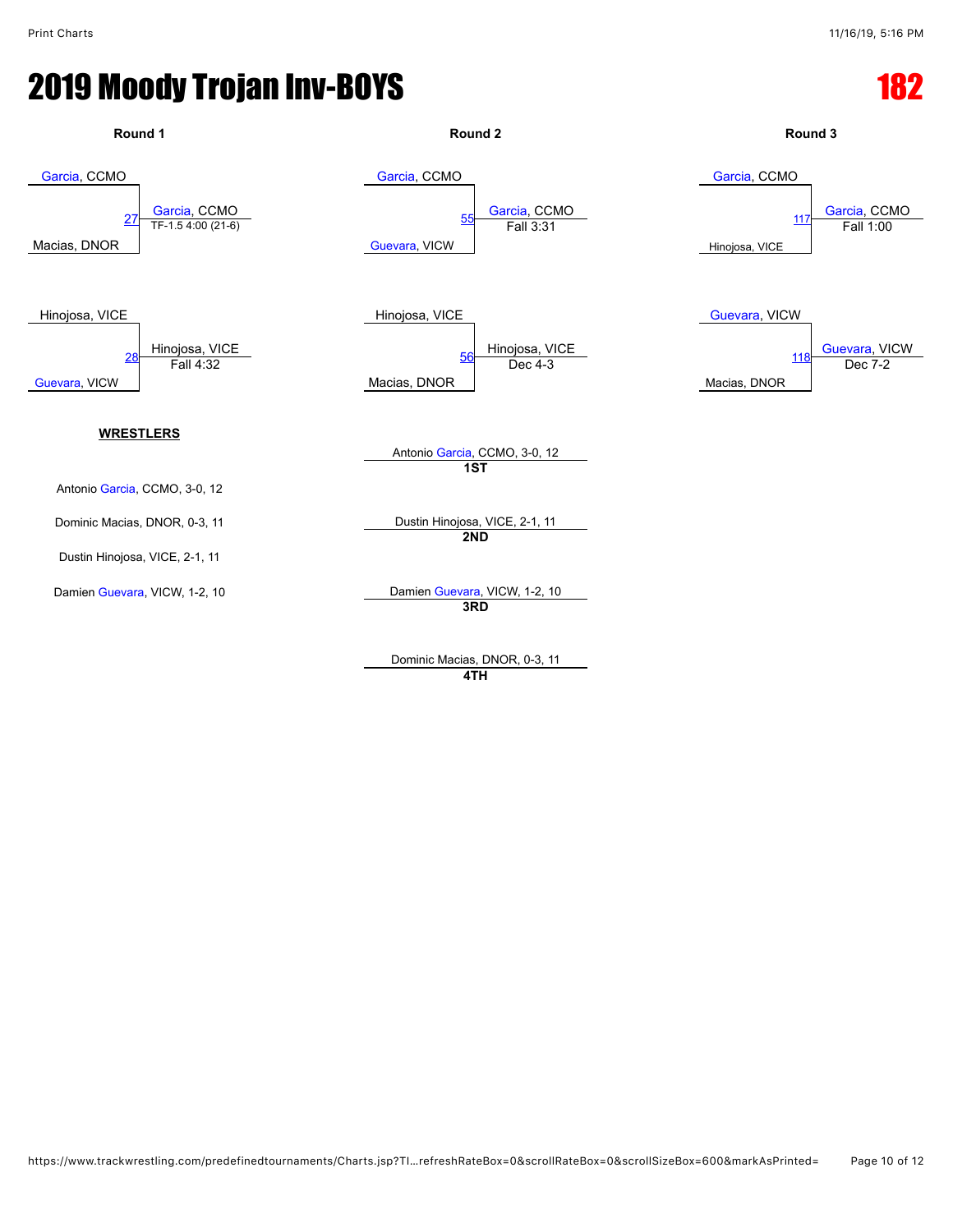